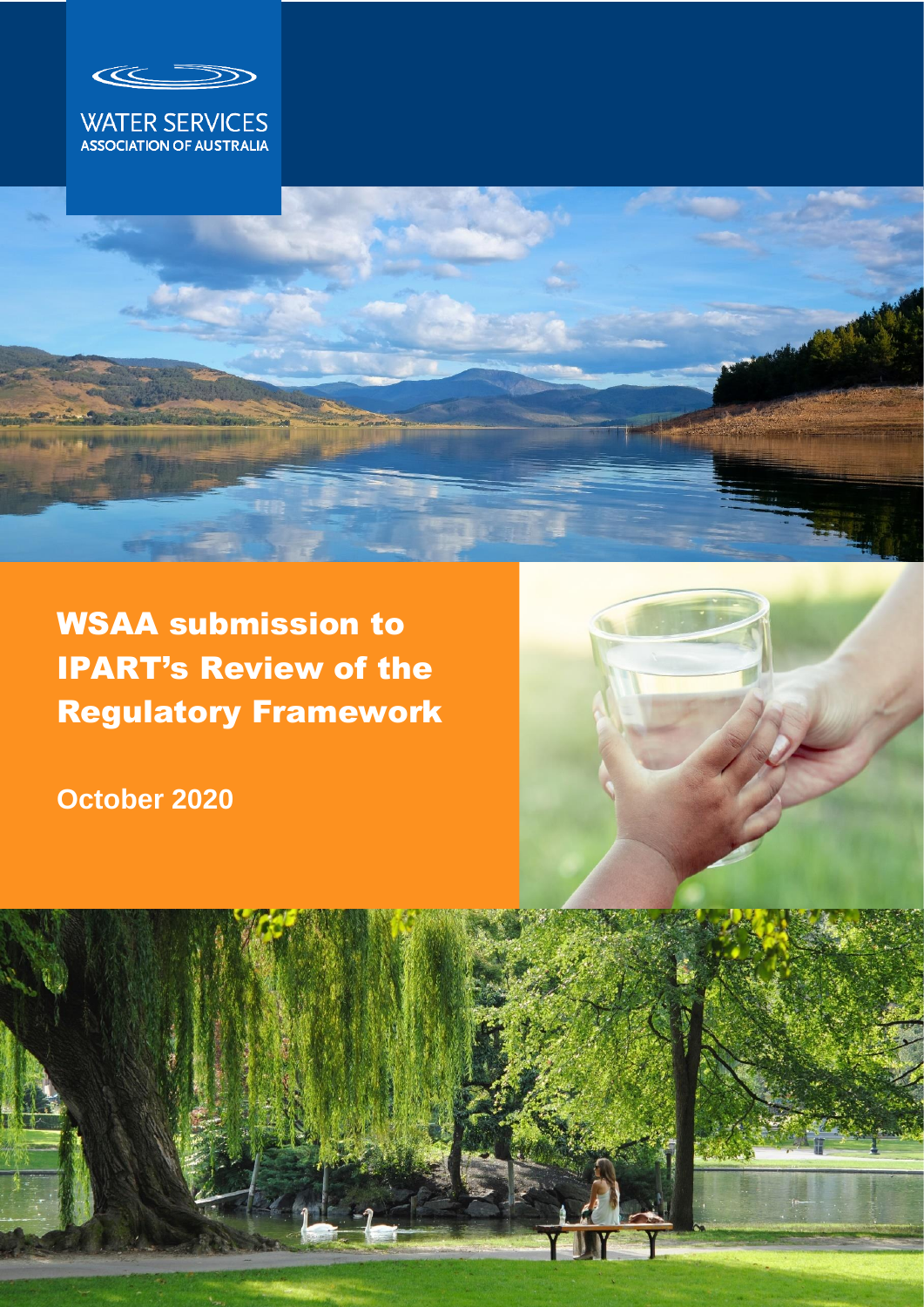# Table of Contents

| 2.0 Economic regulation and the urban water industry performance 5 |  |
|--------------------------------------------------------------------|--|
|                                                                    |  |
|                                                                    |  |
|                                                                    |  |
|                                                                    |  |
|                                                                    |  |
|                                                                    |  |
|                                                                    |  |
|                                                                    |  |
|                                                                    |  |
|                                                                    |  |
|                                                                    |  |
|                                                                    |  |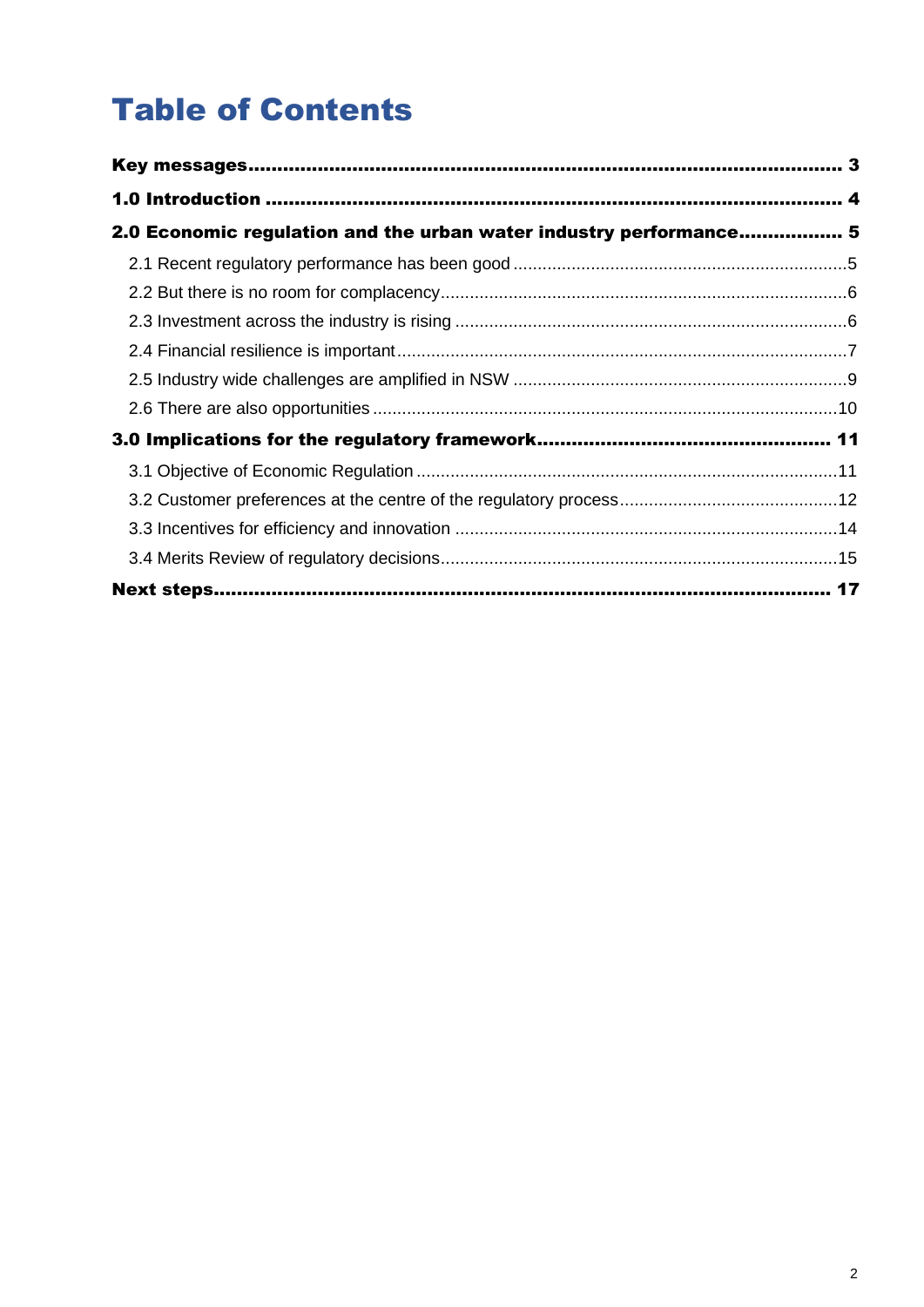## <span id="page-2-0"></span>Key messages

#### **Industry performance and the case for change**

- **I**PART is to be commended for undertaking this review of its approach.
- There have been positive developments nationally in economic regulation of urban water in Australia.
- Determinations, including those by IPART, have provided utilities with increased investment to meet customers' needs while delivering price reductions.
- However, falling interest rates and the WACC have created relatively benign conditions for regulators and utilities which are unlikely to continue be repeated.
- The water industry faces significant challenges from growth, climate change and aging assets. Capital expenditure is already increasing significantly nationally.
- These national pressures, if anything, are amplified in NSW through high population growth and the absence of developer charges for Sydney and the Hunter.
- The financial resilience of the sector has weakened as the gains from lower interest rates have been passed to customers rather than being shared between improving affordability for customers and improving utilities' financial resilience.
- In future this will imply that all parts of the water industry utilities, regulators, and shareholder will have to adapt to meet the new challenges.

#### **Proposed changes to regulatory approach**

- Utilities will need to ensure all investment is meeting customers' needs and their willingness to pay.
- Efficiency and innovation will be key to meeting the challenges of balancing service delivery with affordability.
- The regulatory regime needs to support these directions.
	- o IPART's core objective should be to promote the long-term interest of customers.
	- $\circ$  Customer preferences should be at the centre of the regulatory regime. The onus is on utilities to understand their customers' needs and demonstrate to the regulator in a rigorous way that they are being followed through.
	- o There should be much greater use of incentives to support innovation and efficiency. Incentive regimes operate both financially (ROE) and through reputation. Incentive regimes are well established and IPART can refine/evolve the best features of available regimes.
	- $\circ$  Discretion will remain part of the regime, so merits review for both utilities and customers is an important element of the framework. Merits review already exists in the urban water industry in Victoria, the ACT and in the UK.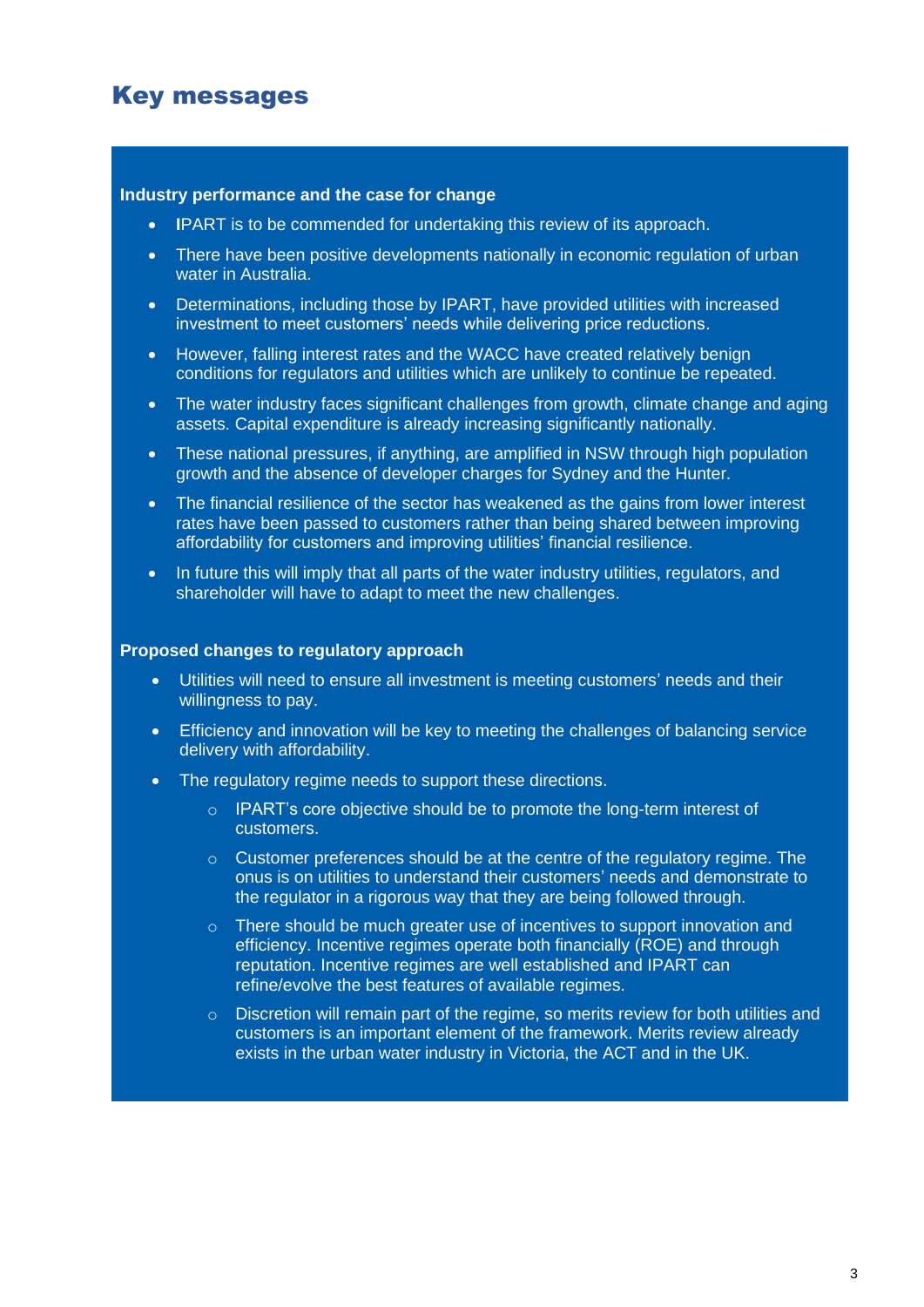## <span id="page-3-0"></span>1.0 Introduction

WSAA commends IPART for commencing a review of its approach to regulation.

WSAA has always been a strong supporter of independent economic regulation as a key pillar of the corporatisation model for government-owned utilities, and more generally for ensuring that monopoly industries are focused on customer outcomes.

WSAA commissioned work in 2014 on improving economic regulation in Australia, and has contributed to reviews since then in NSW, Victoria, Tasmania, South Australia, Queensland as well as nationally on different aspects of economic regulation.

IPART has highlighted three aspects of the framework in its position paper for review. These are:

- Lifting industry performance;
- Promoting a customer focus; and
- Encouraging innovation.

These are important elements of the framework and each presents opportunities for improvement. However, based on our previous work WSAA suggests that this is an opportunity for IPART take a broader view of its framework and role. In our view, the four key areas that will deliver the biggest gains for customers in the long run are:

- clarifying IPART's regulatory objective;
- placing customers at the centre of the regulatory process;
- incentives for efficiency and innovation; and
- merits review of regulatory decisions.

This submission is as much about why the regulatory regime will need to evolve as about how it should change. It is structured as follows:

- Section 1 Examines Industry Performance, economic regulation the urban water landscape; and
- Section 2 Examines the proposals for change.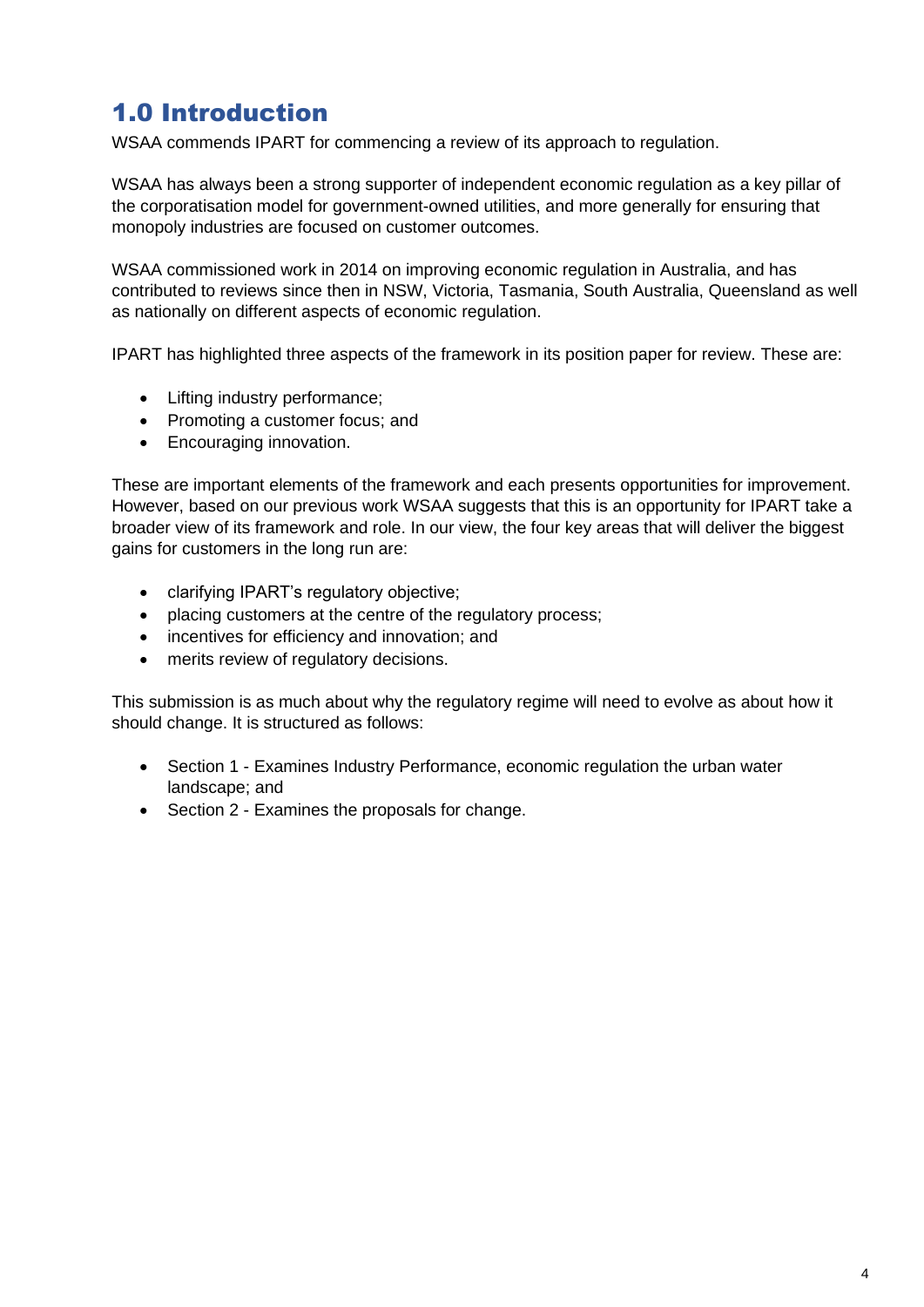## <span id="page-4-0"></span>2.0 Economic regulation and the urban water industry performance

### <span id="page-4-1"></span>**2.1 Recent regulatory performance has been good**

There have been positive developments in economic regulation of water in Australia over the last 5 years.

These include:

- Significant procedural improvements. Regulatory processes are much more transparent in their methods and approach. Regulators are publishing models used in the determination and consulting on key elements of the regime such as the WACC methodology in advance.
- All regulators are to varying degrees encouraging greater customer involvement in the regulatory process
- The regulatory framework is beginning to recognise the broader role water plays in the community to deliver liveable cities and regions.
- IPART, in particular, has introduced a number of pricing reforms including drought pricing and water conservation innovations, and wholesale pricing guidelines

In terms of outcomes, regulatory determinations generally struck a good balance. They have allowed utilities to deliver higher capital expenditure to fund efficient investment, improved services and falling bills. The affordability of services has been maintained or improved nationally, including for Hunter and Sydney customers (Figure 1). Utilities and regulators can both take credit for that outcome.



Figure 1: Typical water and wastewater bills for Hunter Water and Sydney Water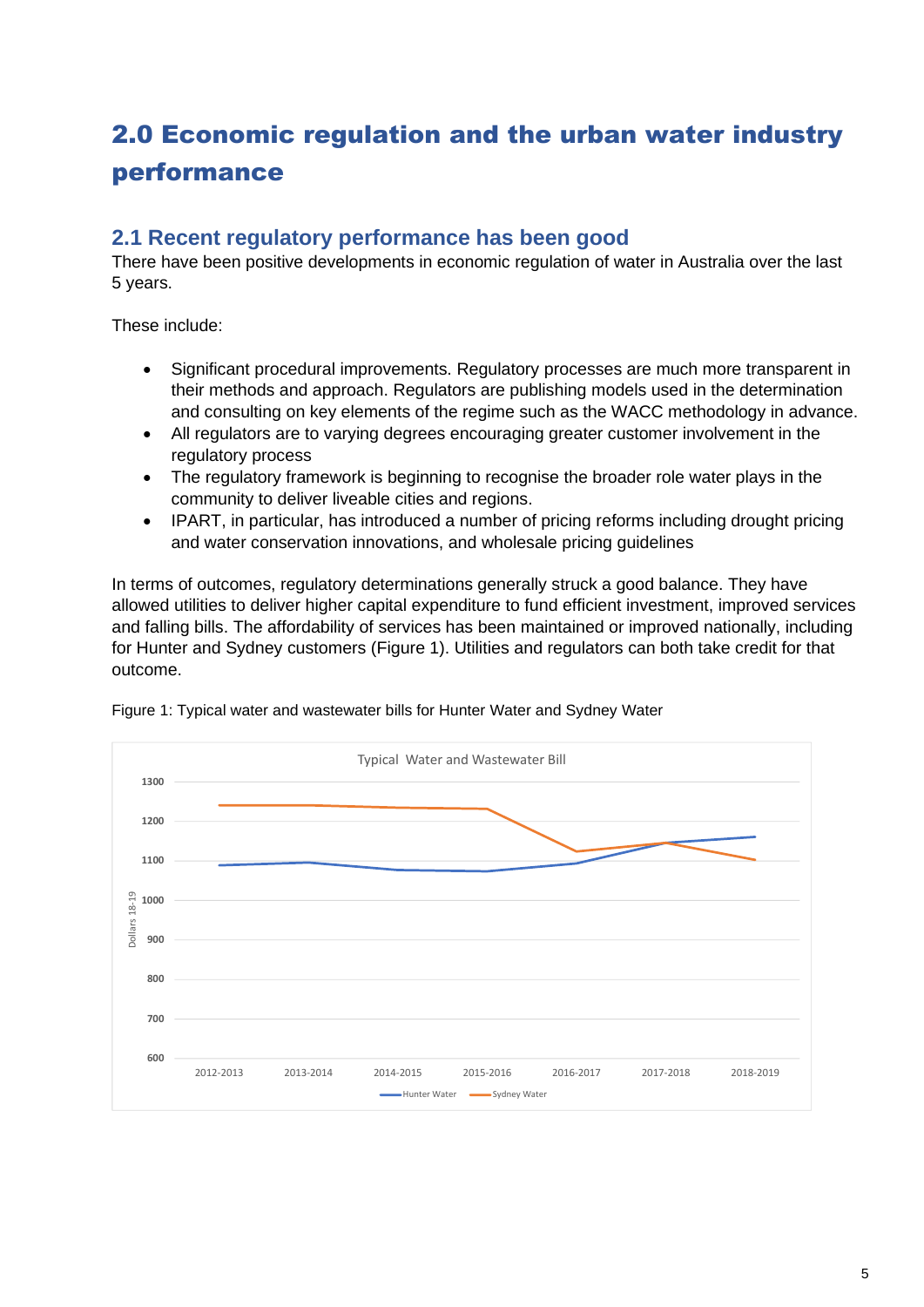### <span id="page-5-0"></span>**2.2 But there is no room for complacency**

However, the future will not be as benign for utilities or regulators. The COVID-19 recession means that affordability concerns will increase in the community for essential utility services; and however sound the urban water industries performance on affordability is, it is inevitably drawn into these issues.

COVID-19 aside, future pressures and challenges make it critical for all elements of the water industry, including utilities and regulators, to evolve.

Notwithstanding the good outcomes that economic regulation has delivered, the task of setting prices over the last 6 years has been made easier for both utilities and regulators by the largest falls in interest rates in human history and the consequent falls in the cost of capital. The scope for further reductions in interest rates is far less than previously and there is less scope to cushion the impact of rising expenditure. Real price rises across many jurisdictions will be inevitable.

#### <span id="page-5-1"></span>**2.3 Investment across the industry is rising**

The challenges across the urban water industry are well known. For example, in its 2019 Australian Infrastructure Audit, Infrastructure Australia found that:

'the urban water sector faces challenges, including the impacts of climate change, population growth, ageing assets, and changing needs and expectations from users. Failure to adequately address these challenges could lead to rising water bills, as well as exposing users to risks of declining service quality and reliability'.

Investment is already increasing significantly to meet the urban water sector's challenges. After the Millennium Drought the sector managed investment and pursued operating efficiencies to manage customer impacts. However, since 2014-15 capital expenditure shows a strong upward trend as set out in Figure 2. Significantly, little of that expenditure was for water security. Major water security enhancements would add to that upward trend.



Figure 2: Capital expenditure – actual and forecast (\$2018-19). Data from 17 utilities.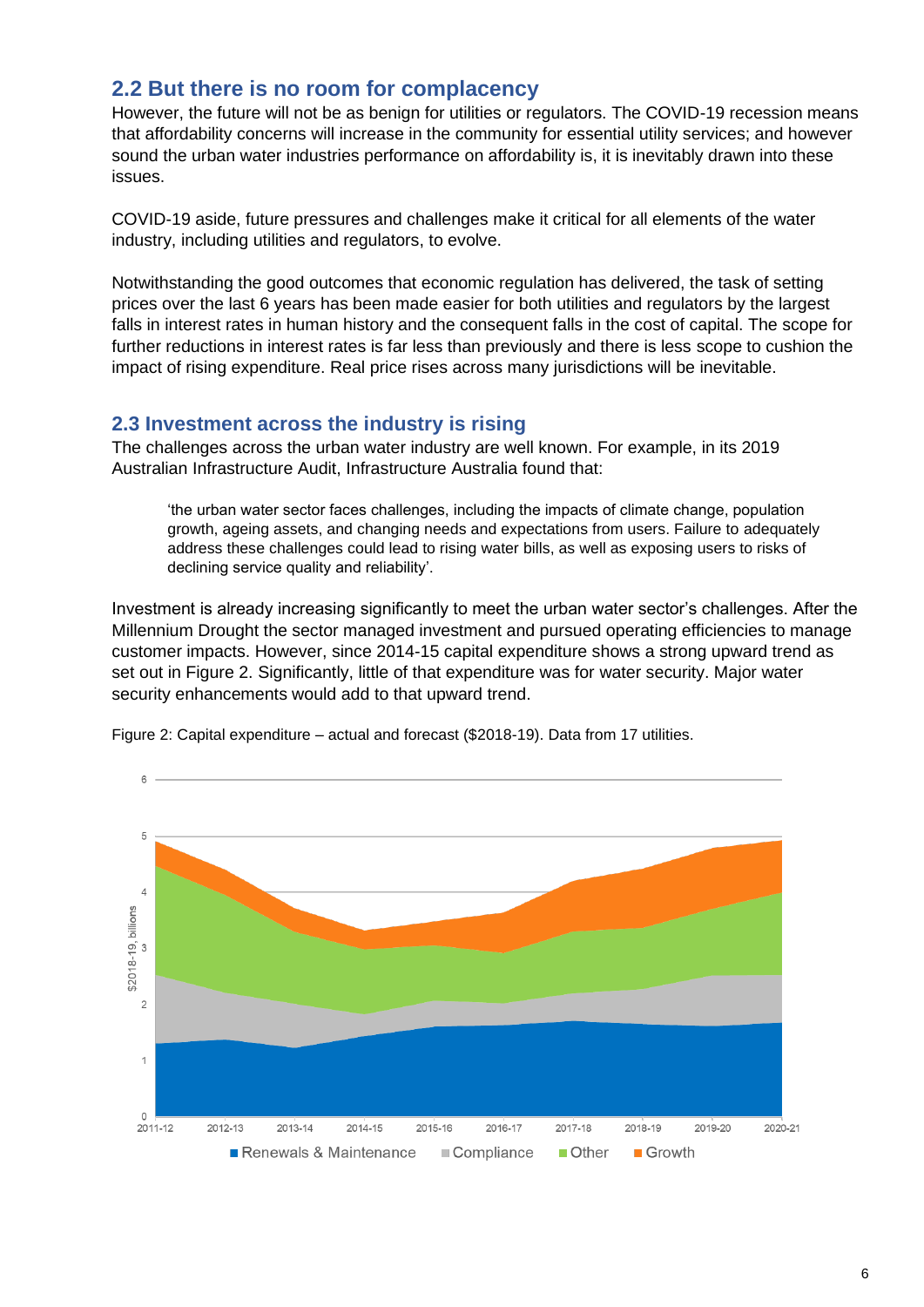WSAA's own analysis of the trend of rising capital expenditure is supported by recent price determinations from IPART and ESCOSA that have approved increases in capital expenditure of 30 to 40 per cent. WSAA expects these trends to continue, see table 1 below.

|                 | <b>Sydney Water</b> | <b>Hunter Water</b> | <b>SA Water</b> | <b>WaterNSW</b> |
|-----------------|---------------------|---------------------|-----------------|-----------------|
| <b>CAPEX</b>    | Up 41%              | Up 31.2%            | Up 28%          | Up 33.2%        |
| <b>OPEX</b>     | Down $2.4\%$        | Up 5.9%             | Up $2\%$        | Up 1.4%*        |
| Bill<br>impacts | Down 7%             | Down 4.3%           | Down 10-15%     | Down 8.3%       |

Table 1: Outcomes from regulatory determinations in 2020 (compared to expenditure over previous determination)

\*estimate

The trends exclude major investment for upgrades to water security. Emerging from the recent drought the industry expects further investment in desalination and recycling will be necessary in future years.

### <span id="page-6-0"></span>**2.4 Financial resilience is important**

At a time of strongly increasing investment in the industry, financial resilience is emerging as a concern. This section draws on the analysis WSAA provided to the Productivity Commission for its current inquiry into National Water Reform.

Financial resilience across the urban water sector is fundamental to meeting industry challenges while maintaining the affordability of services. The recession associated with COVID-19 will place pressure on both utility revenue and customers' ability to pay and underlines the need for the industry to be able to withstand financial shocks.

Financial resilience is important because utilities need to be able to continue investing, while as far as possible avoiding price shocks. Financial constraints can limit investment and lead to reduced quality of services. The consequence of low financial resilience is evident in some rural and regional areas that are reliant on capital grants. In these areas we see a deterioration in performance and an inability to plan for the future. This was also the case in Tasmania prior to the creation of Taswater, where wastewater treatment plants failed to meet environmental protection standards and there were numerous boil water alerts in place for small communities.

#### **But financial metrics are weakening**

The difficulties faced by many regional areas with small revenue bases to generate sufficient funds to maintain services is well known.

However, in metropolitan areas the financial strength of utilities continues to come under pressure. A number of utilities are being downgraded by ratings agencies and are sitting close to the bottom of the investment grade range. WSAA considers that as essential services investing in long lived assets, it is in the long term interest of customers that utilities are able to maintain an investment grade credit rating.

Figure 3 sets out the problem. It shows the performance of major utilities against two key credit metrics that WSAA projects for 2019-20. The figures, based on a survey in 2019 do not include the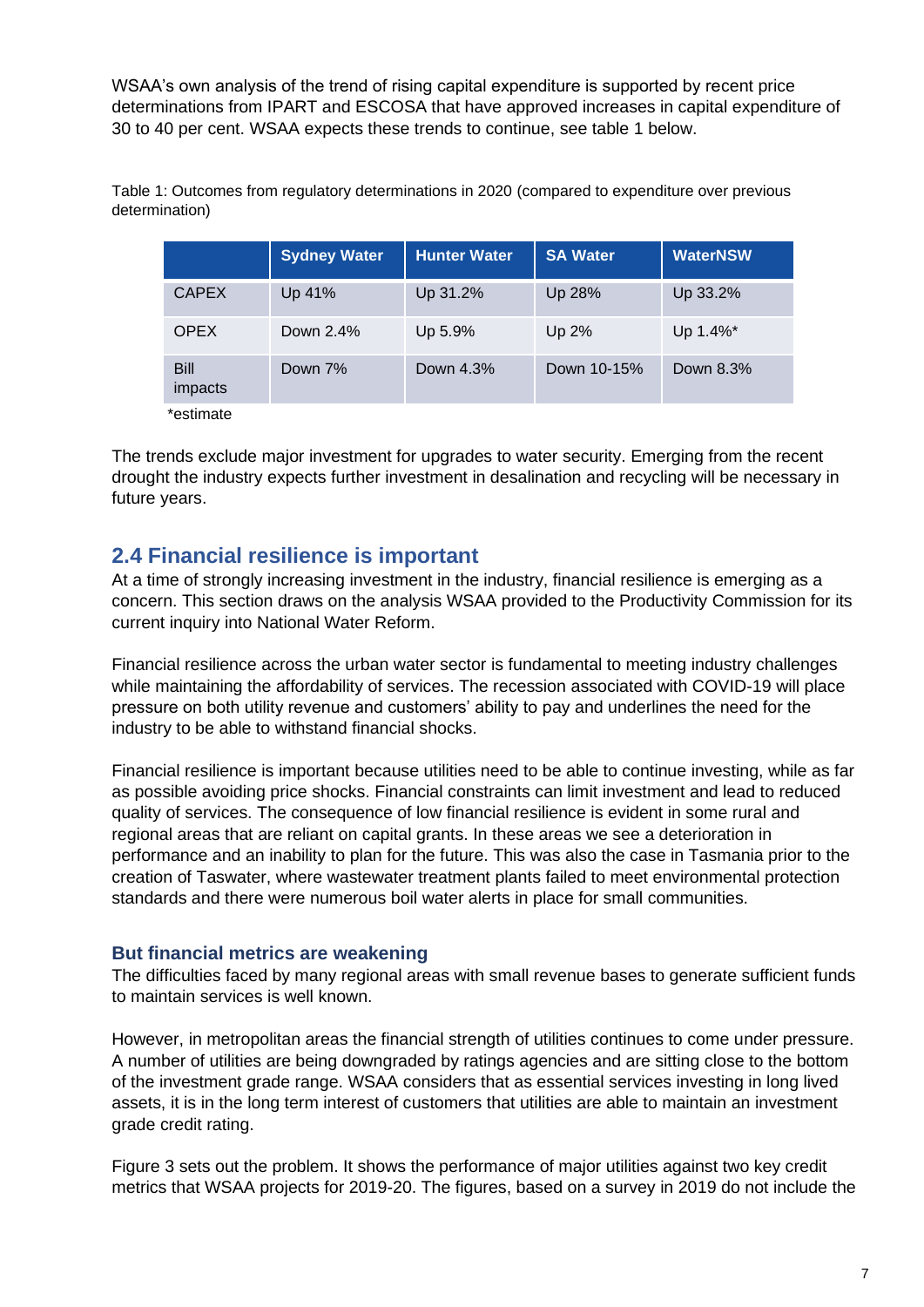impacts of the price determinations noted above which will place additional downward pressure on the financial metrics.

The credit metrics are Funds from Operations to Interest and Funds from Operation to Debt. Funds from Operations (FFO) is a cash measure of profit, and the ratios show how much headroom utilities have to cover their interest payments and the level of FFO in comparison to total debt.

Ratings agencies set target bands for each ratio. While these ratios are not deterministic — the credit metrics comprise only 40 per cent of the credit rating score — they nevertheless indicate the financial strength or resilience of the utility.

Figure 3 shows that major state government owned utilities that are subject to independent economic regulation have reduced financial flexibility and have reduced ability to withstand shocks. The average FFO to interest ratio for these utilities is 2.3 times, which is just below the target range for investment grade. The average FFO to debt percentage is 7%, well below the investment grade target of 10%.

By way of comparison, the average FFO to interest for the utilities regulated by Ofwat in the UK in 2018-19 (the latest data) is 3.87 times and the FFO to debt is 10%. State Government owned utilities subject to economic regulation have less financial resilience than their UK counterparts. (Note, a fuller comparison would show higher gearing ratios in the UK offset by greater revenue to service that gearing).

However, another dominant feature in figure 3 is the difference in financial outcomes between state government owned utilities with economic regulation and other utilities. These other utilities are either local government owned utilities (whether they are subject to regulation or not), and state government owned utilities that are not subject to regulation. These other utilities have significantly greater financial headroom and resilience.

Figure 3: Projected Funds from Operation to Interest and Funds from Operation to Debt by ownership and regulation. (Each column is a separate utility. Below the black lines indicate breaches of investment grade rating for that metric)



Note: excludes 3 utilities which did not participate in WSAA's survey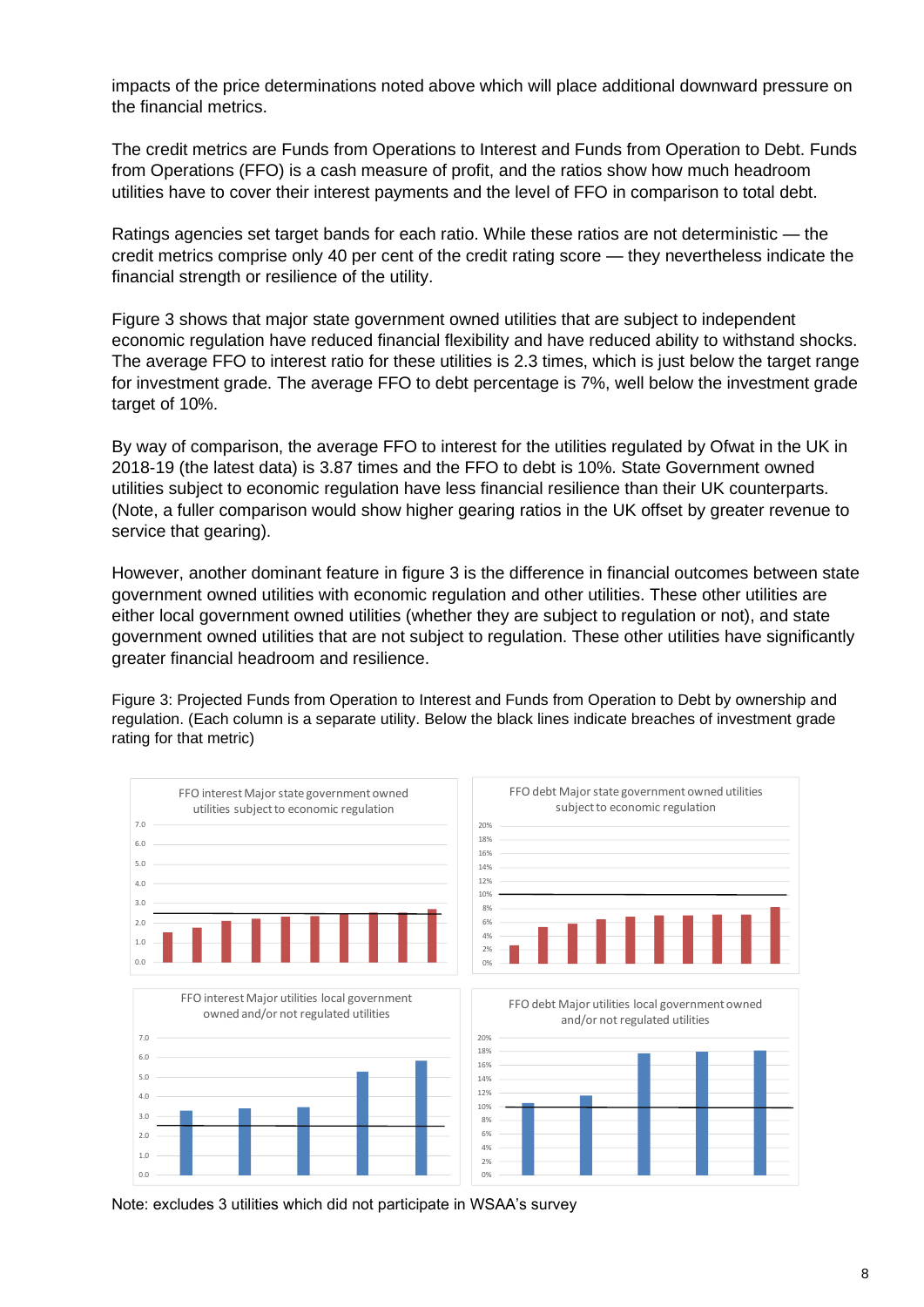## <span id="page-8-0"></span>**2.5 Industry wide challenges are amplified in NSW**

The industry-wide challenges posed by growth, water security, asset renewal and maintaining financial resilience apply equally in NSW. Indeed, in a number of respects they are amplified in NSW. This is because:

- NSW metropolitan utilities are facing some of the highest population growth in Australia necessitating increased capital expenditure.
- In Sydney, growth is occurring inland in where waterways are sensitive to additional wastewater discharges. This requires additional treatment costs to meet the community's environmental expectations as set out in EPA regulations.
- Unlike most other jurisdictions, Sydney and Hunter currently does not have a system of developer contributions to offset this growth.
- There are potential further water security costs in the future that are not incorporated into current capital expenditure.
- Current prices contain relatively little provision for renewal and maintenance of ageing assets.

Most of these issues are well understood, but it is worth expanding on the implications of the last point.

#### **Renewal of ageing assets**

NSW utilities face twin pressures in relation ageing assets. One is related to the life cycle of assets and the second is a product of the regulatory regime itself.

First, is the situation where assets that have been in place for many decades are reaching an age where they will begin to require more investment in renewal and maintenance than previously. This is a natural part of the investment cycle for long lived assets, and will see increasing capital expenditure for renewals and maintenance.

The second pressure is a product of the regulatory regime itself. Customers water bills contain a relatively small amount for the renewal and maintenance of assets, even compared to the amount utilities have traditionally been spending. In regulatory terms, levels of regulatory depreciation are relatively low given the size of the assets base.

This is a consequence of the way the Regulatory Asset Base (RAB) was initially set in 2000. The RAB was set at a level that current prices could sustain rather than on an estimate of the replacement cost of that assets. In Sydney Water's case the initial RAB was set at around \$5 billion compared to a depreciated replacement cost of \$13 billion. WSAA understands there were similar orders of magnitude for Hunter Water and the then Sydney Catchment Authority. This approach to setting the RAB is known as the *line in the sand* and was widely used by regulators in the transition to economic regulation. It should be stressed that there is no inherent problem with adopting a line in the sand. However, adopting a line in the sand does imply that prices will face upward pressure, rather than remain steady, just to maintain existing service levels.

One way of looking at this is that the previous generation paid for the assets and the current generations has been able to use those for free until they need to be replaced – that need for replacement is imminent.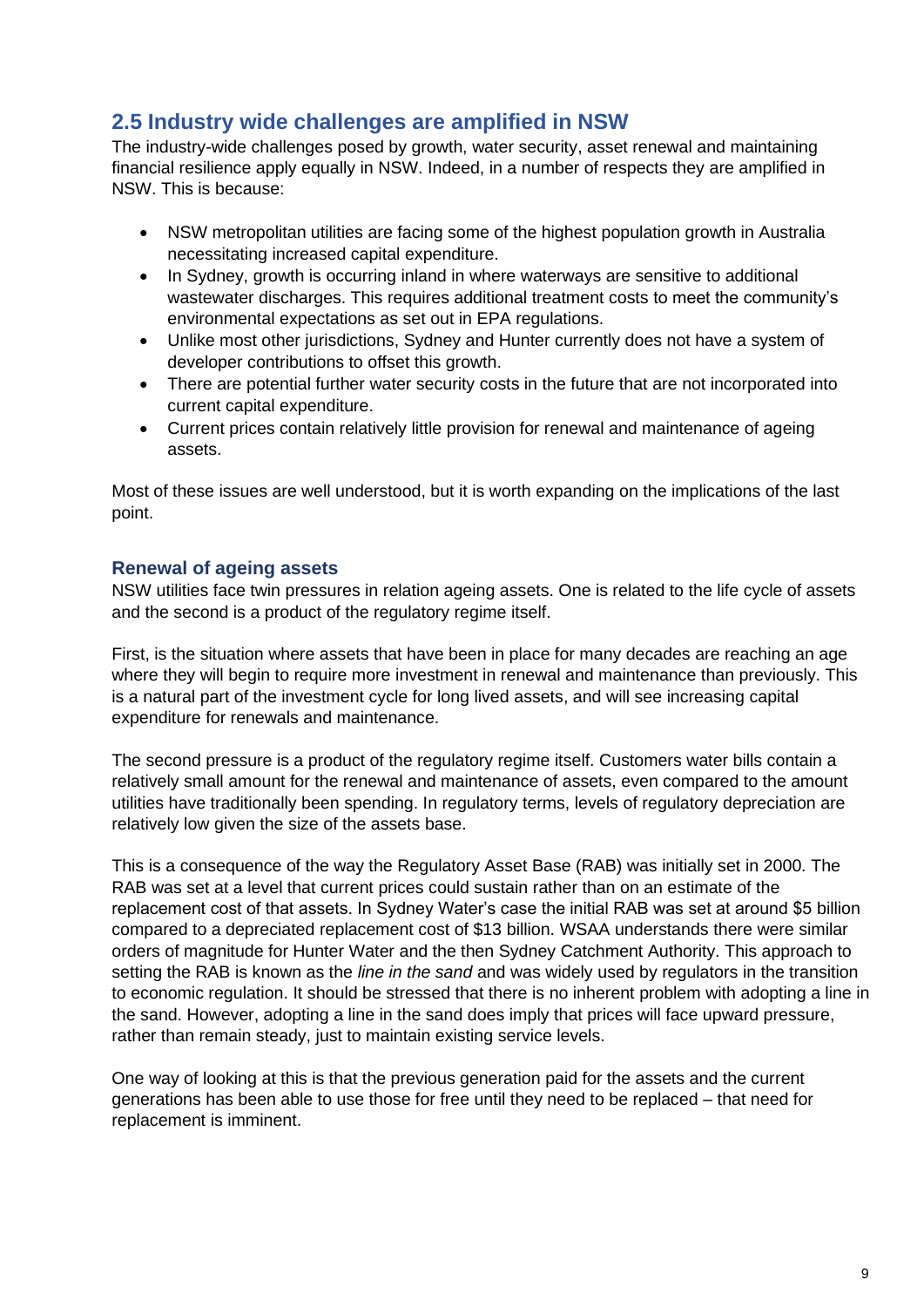In technical terms, the implication of the line is the sand is that the level of regulatory depreciation included in prices is relatively low in relation to capital expenditure for renewal and maintenance. A consequence of this is a rapid increase in the RAB even before growth investments are taken into account.

For customers this translates to the counterintuitive fact that there will be significant pressure on prices to rise to simply maintain the same service level. This effect has been underway for some time but has been more than offset by reductions in the WACC from lower interest rates.

### <span id="page-9-0"></span>**2.6 There are also opportunities**

While the challenges identified above are real, there are also significant opportunities. The growth in Hunter and Sydney presents opportunities to adopt integrated water cycle management to improve the amenity and liveability of new areas. The Aerotropolis in Western Sydney is a transformative opportunity to incorporate water into the landscape and embed access to green space to residents and businesses.

Innovation and new technology can extend the life of existing assets and reduce the capital investment required. Just as the challenges require new approaches from regulators and utilities, so too do the opportunities.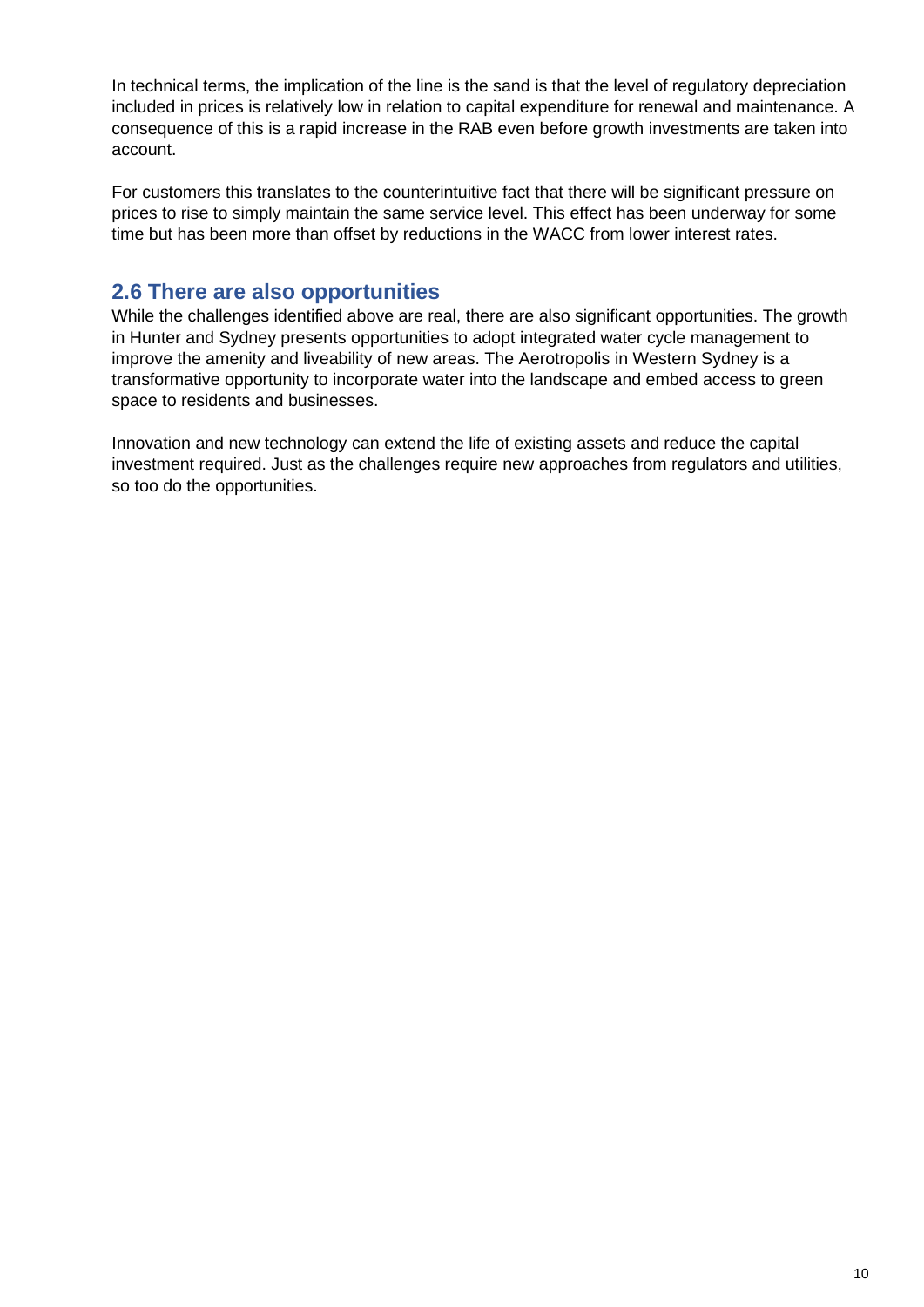## <span id="page-10-0"></span>3.0 Implications for the regulatory framework

These pressures, challenges and opportunities mean there needs to be a refresh of the regulatory framework. As service delivery in the urban water environment will become more challenging so too will economic regulation. If utilities are to achieve higher levels of performance, the regulatory framework will also need to incentivise higher levels of performance.

For utilities, success in balancing investment needs with affordability of services will be driven by three factors:

- a strict focus in aligning investment to provide the suite services that customers and the community want and are willing to pay for;
- an ongoing focus ongoing operating efficiency; and
- greater levels of innovation to drive lower costs over time in capital expenditure and operating costs.

The regulatory regime has a key role to play in promoting each of these outcomes. WSAA has consistently argued the importance of best practice regulation. For example, in 2014 we released a report commissioned from Frontier Economics on *Improving Economic Regulation in Australia* and Frontier released its own statement on economic regulation at the same time.

In our view the key elements of the regulatory regime that need to evolve to support great customer outcomes are:

- Clarity of Objectives to promote the Long-term interests of customers;
- Customer engagement at the centre of the framework;
- Incentives for efficiency and innovation; and
- Merits review of regulatory decisions for firms and customers.

#### <span id="page-10-1"></span>**3.1 Objective of Economic Regulation**

Drafted in 1992, the IPART Act does not have an objective clause. In section 15s the Act sets out all the matters IPART must have regard to. While many of these are unobjectionable, they do not provide clarity of purpose for the Act.

There is general agreement that promoting the **Long-term interests of customers** should be at the core of economic regulation. It is found in some form across energy, water and telecommunications in Australia and internationally.

WSAA considers that IPART should recast its framework to focus on promoting the long-term interests of customers as its core objective. This may be able to be achieved without changing the Act, but if not, this issue is of such importance that amending the Act should be contemplated.

An area where there are legitimate differences of opinion, is on the question of whether the longterm interest of customers should stand alone or be supported in an object clause with other criteria. For example, the National Energy Objective as expressed in National Electricity Law emphasises economic efficiency:

"to promote efficient investment in, and efficient operation and use of, electricity services for the long-term interests of consumers of electricity with respect to:

- price, quality, safety and reliability and security of supply of electricity
- the reliability, safety and security of the national electricity system."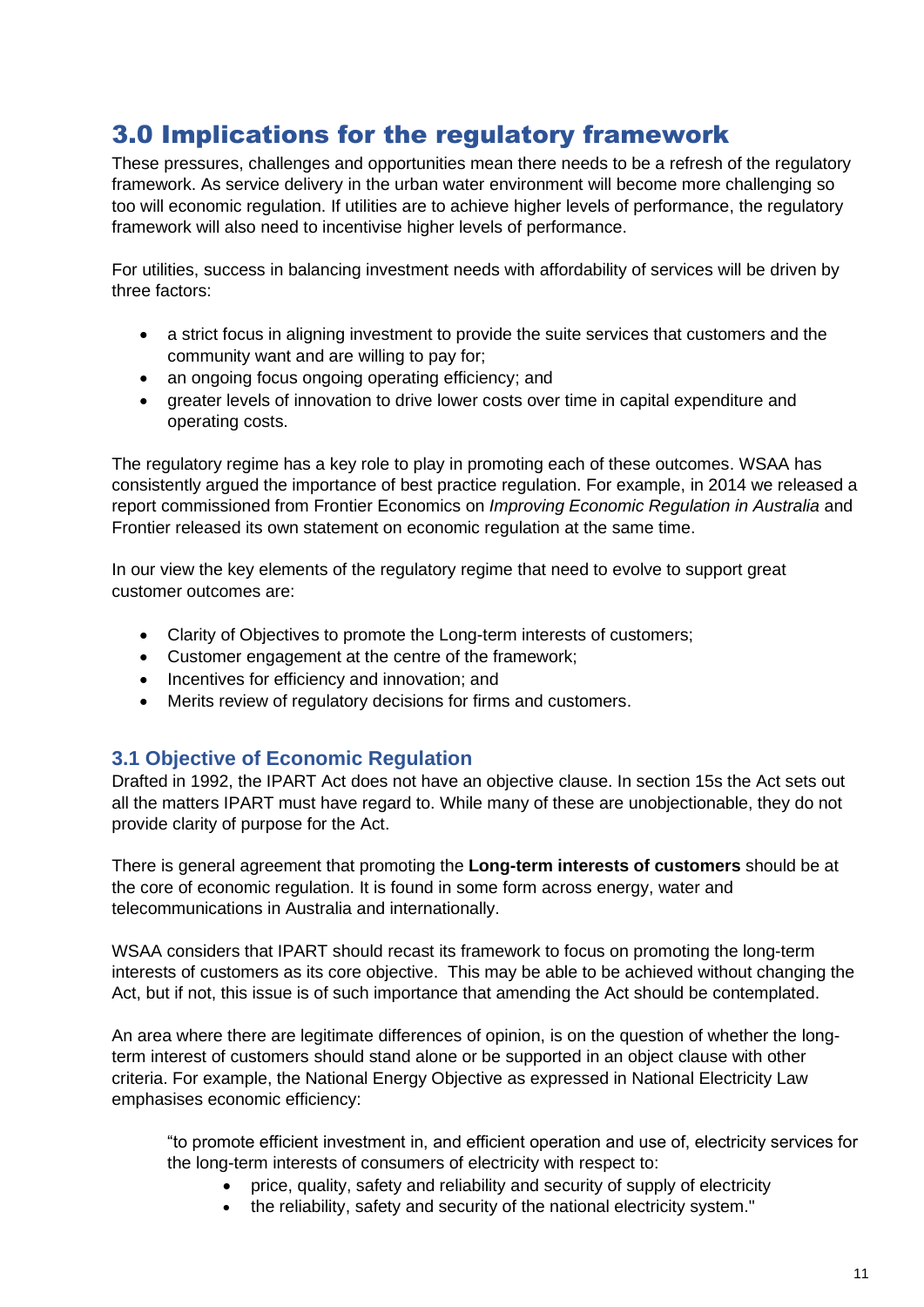Arguably, however, efficiency is inherent in the long-term interest of customers. Efficiency over time is essential to maintaining the affordability of services. For example, a research paper prepared for the Energy Consumers Association on Interpreting the long-term interest of customers concluded that:

"The Long-Term Interests of Consumers is best promoted through economic efficiency. An economically efficient outcome (in either an effectively competitive market or a regulated monopoly) is one in which consumers pay no more than they need to for the quality, reliability, safety and security of supply they want."

In the UK, Ofwat's duties include the long-term interest of customers. A core function of the national regulator Ofwat is to maintain the financeability of the sector. This means that the sector is able to raise finance from equity and debt markets to maintain its services. WSAA understands that this requirement is stronger in water than in other regulated sectors to recognise the critical nature of water as an essential service.

While WSAA considers that the financial viability and resilience of the industry is a critical issue, and may need to be elevated in the regulatory regime, it is questionable whether it needs to be specified as a separate objective. Again, the long-term interest of customers would appear to fully encompass the need for utilities to be able to continue to invest to provide essential services. There may be legitimate arguments to supplement the long-term interest of customers objective with other criteria, but there is some attraction to letting this simple but powerful statement do the heavy lifting.

#### <span id="page-11-0"></span>**3.2 Customer preferences at the centre of the regulatory process**

One of the largest changes in the urban water industry is explicitly putting customers at the heart of utility operations. This has involved much greater and deeper customer engagement and realigning planning and delivery around these outcomes.

IPART's position paper asks three relevant questions in relation to promoting a greater customer focus through the regulatory framework:

- *What level and type of engagement are customers looking for from water businesses?*
- *How do we provide the right incentives for the businesses to genuinely engage with their customers, understand what they want and incorporate this into the heart of their operations?*
- *Who is best placed to undertake customer engagement? Is it the business, IPART or another independent third-party?*

WSAA strongly supports regulatory approaches that support greater customer focus.

A threshold question for designing effective customer engagement is *'who is responsible for understanding what customers want and delivering those outcomes?*'

As the position paper sets out 'regulators are increasingly seeking to remove themselves from undertaking or supervising customer engagement'. WSAA supports this trend. It represents a recognition that regulators cannot assume that they are the custodian of customer interests. As utilities are responsible for delivering for customers the prime relationship must be between the customer and the utility.

However, within this trend there appears to be two conceptually different models on how that engagement should take place. At one end of the spectrum, the first model effectively brings customer representatives to the table as decision makers in determination process under the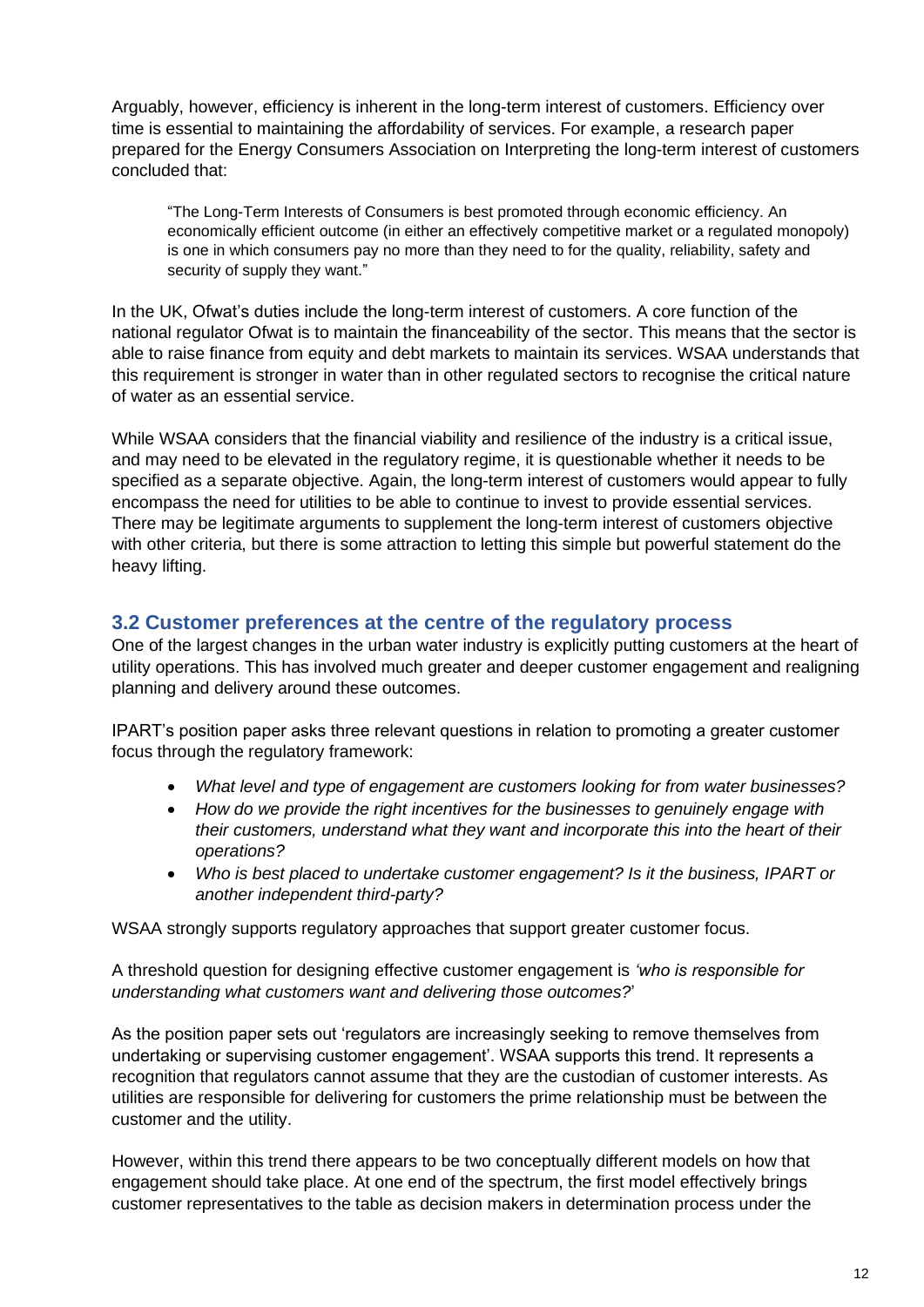guidance of the regulator. The clearest example of this is Scottish Water where a panel was created with customers, the utility and the regulator to reach a regulatory settlement. Stephen Littlechild summarised the process as follows:

"The Customer Forum was set up in 2011 to carry out customer research, represent the interests of customers to Scottish Water and the economic regulator WICS, and to seek to agree a business plan with the company. It was set up with the agreement of all parties. The aims were to improve on previous price control approach, to find a new way of challenging the company and to bring greater customer input to bear. The constitution, expectations and timetable of the Forum were specified in some detail. WICS also provided many Guidance Notes about its own expectations. Financial tramlines were established to monitor performance during the forthcoming price control period. The process worked well, all parties worked constructively and agreement was reached on a business plan upon which the regulator subsequently proposed a price control. There is scope to apply the process in future and in other sectors."

The other model is exemplified by PREMO and the ESC in Victoria. Under this model the regulator has answered the question posed above by placing the full responsibility on the utility to engage with customers and to frame their regulatory proposals around the findings. The role of the regulator is to rigorously assess the quality of that engagement and how well business plans deliver on customer preferences. Explaining the rationale for the change the then chair of the ESC Ron Ben-David stated:

'The technical nature of the current model self-evidently disenfranchises customers and encourages water businesses to spend too much time attending to the regulator and its regulatory processes. Our framework will pivot the businesses' attention squarely towards their customers. There will be no successful regulatory outcomes for the businesses if they do not understand the concerns, priorities and preferences of their customers — and then take those matters into account in developing their pricing proposals.'

#### The ESC then stated:

'We do not propose to prescribe how a water business should engage with customers. We consider that each business is much better positioned than the regulator to determine what its customers expect and need from their water business, and how best to interact with its customers to this end. Businesses will be free to develop their own engagement strategies and techniques to allow their customers to be more involved in informing business decisions on services and prices.'

Between each of these conceptual models there are likely to be hybrids. For example, in Energy, New Reg is a joint initiative between the AER, Energy Networks Australia (ENA) and Energy Consumers Australia (ECA). The goal of this initiative is to ensure that customers' preferences drive energy network businesses proposals and regulatory outcomes. Under the New Reg process the most significant departure from traditional practice is that a Customer Forum negotiates aspects of the regulatory proposal in advance of lodgement with the AER. AusNet conducted a trial of the process of the Forum and the negotiation outcomes have been incorporated into AusNet's 2022-2026 proposal, which is being considered by the regulator. In doing so, the Forum understood, and represented to AusNet, the perspectives and preferences of AusNet's customers.

Each of these engagement processes are relatively recent. PREMO is in its first cycle and the New Reg trial is underway. It would be premature to attempt to judge what works best in what situations. However, the clear direction and intent of all approaches is to align the regulatory framework better with customer preferences. Overall, IPART has an exciting opportunity to develop its framework to support the role of the customer at the heart of utility operations.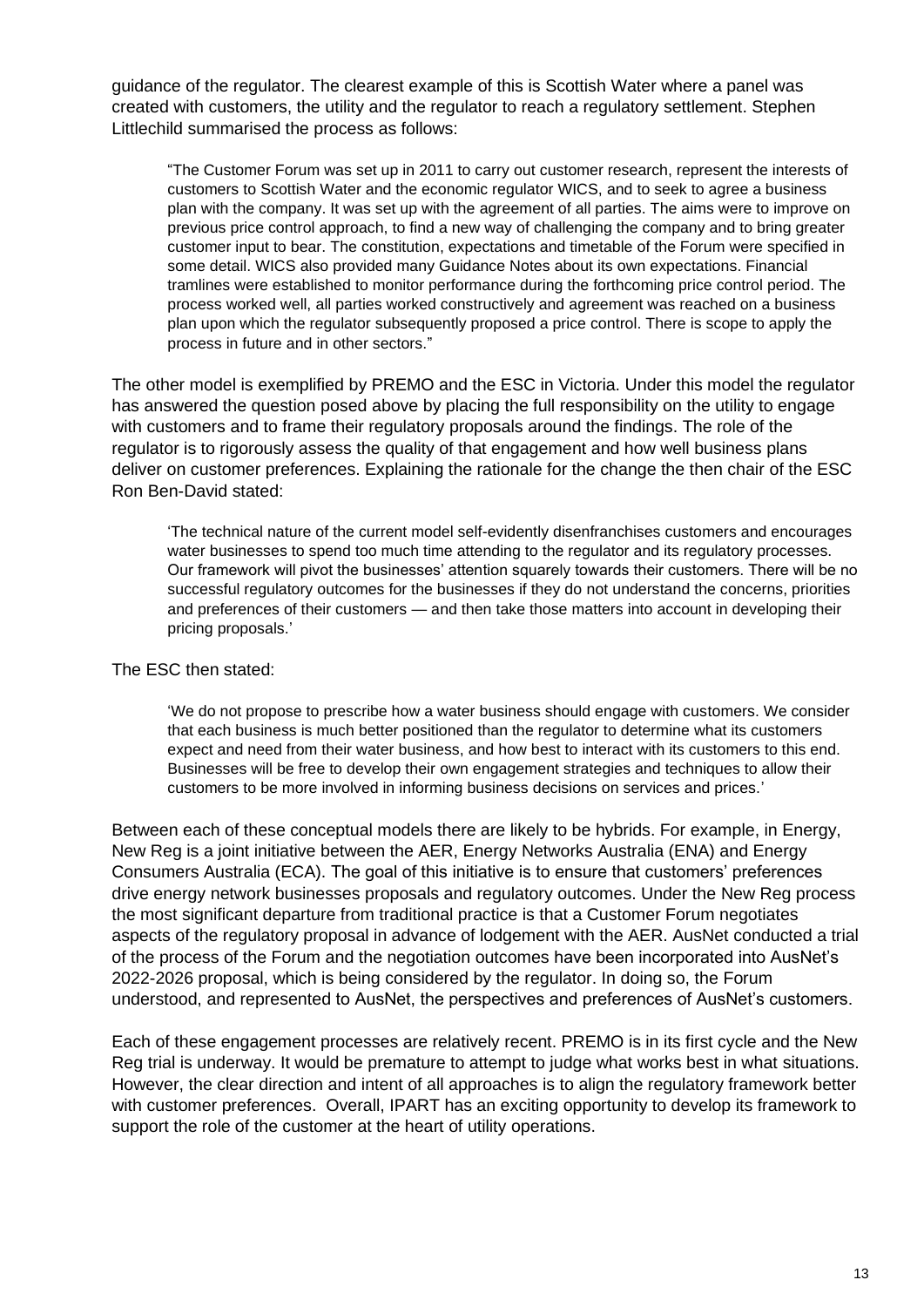### <span id="page-13-0"></span>**3.3 Incentives for efficiency and innovation**

IPART has always sought to provide an incentive for efficiency. Typically, this has involved setting Opex allowances for the period of the determination and allowing the utility to keep any efficiencies for the duration of the determination. These efficiencies are then provided back to customers in subsequent periods. Efficiency reviews have also been a feature of the regulatory framework to provide discipline on utility expenditure. Unless capital and operating expenditure can be demonstrated to the reviewers to be efficient and prudent it may not be allowed to be recovered in the prices.

However, this could not be described as a high-powered incentive regime and much greater use could be made of incentive frameworks.

The IPART position paper is correct to highlight the role of innovation. In particular innovation by utilities offers the prospect of addressing the challenges identified above, while maintaining affordability and financial viability. A regulatory regime for the future will include strong incentives for innovation. For example, in addition to the elements of the Ofwat's incentive regime set out below, in PR19 Ofwat made available a £200 million fund for innovation across the sector. [\(https://www.ofwat.gov.uk/regulated-companies/innovation-in-the-water-sector/water-innovation](https://www.ofwat.gov.uk/regulated-companies/innovation-in-the-water-sector/water-innovation-competitions/)[competitions/\)](https://www.ofwat.gov.uk/regulated-companies/innovation-in-the-water-sector/water-innovation-competitions/).

Incentive regimes generally provide a greater return on equity for superior performance or reduce returns for weak performance. They can also rely on reputation as a driver of performance.

Reputation is an important element of the PREMO framework in Victoria, but reputation is also a component of the incentive framework even when utilities are privately owned such as in the UK.

One size does not fit all for incentive regimes and can be context specific. However, there are enough frameworks employed that IPART could use to enhance its own incentive framework. These include:

- In the UK, Ofwat has introduced financial incentives linked directly to customer outcomes. These are known as C-Mex and D-Mex (see box 1) (We note IPART itself has commenced measuring customers perception and satisfaction through surveys). Ofwat also employs a system of Outcome Delivery Incentives (ODI's). These comprise both industry wide and company nominated measures of performance. Companies are rewarded or penalised depending on their performance. Box 2 sets out how one company – Severn Trent – describes ODI's as operating.
- In the New Reg Ausnet trial, Ausnet and the Customer Forum is effectively co-designing the incentive scheme for customer experience including the incentives rates that will apply.
- The PREMO model adopted in Victoria relies on both financial and reputational incentives. Utilities that align their submission and subsequent activities best with customer preferences are rewarded with both higher financial returns but also designated as a 'advanced' or 'leading' utility. The structure of the sector in Victoria where there are a number of regional and metro utilities may enable greater competition by comparison across the sector than in NSW, however, IPART has the advantage in the timing of this review in that it can learn from the experience of others and design an incentive regime tailor made for NSW utilities.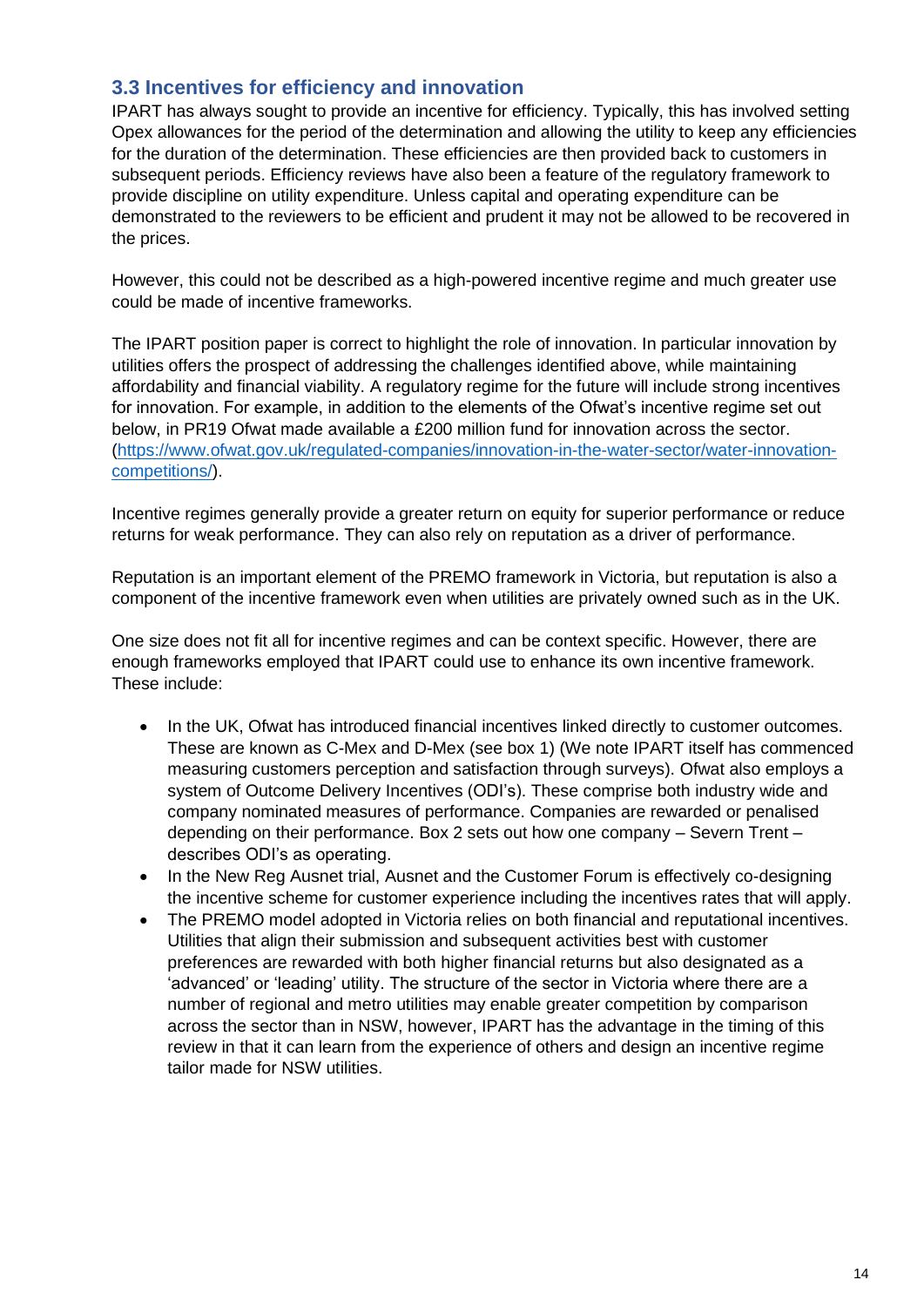#### **Box 1 Customer incentives mechanisms in the UK**

The customer measure of experience (C-MeX) is designed to incentivise water companies to provide an excellent customer experience for residential customers, across both the retail and wholesale parts of the value chain.

C-MeX comprises two surveys – the customer service survey of residential customers who have recently contacted their company in relation to that recent contact and the customer experience survey of random members of the public in relation to their experience of their water company.

In both cases customers are asked how satisfied they are with the service provided and how likely they would be likely to recommend the water company to family or friends. This net promoter score result is measured and reported separately to the C-MeX score which is used to calculate financial incentives.

#### **Box 2 How are Outcome Delivery Incentives (ODI's) administered**

The majority of ODI rewards and penalties are taken in period through revenue adjustments.

However, some ODIs that are measured over the course of the whole AMP have the net reward or penalty reflected through [Regulatory Capital Value](https://www.severntrent.com/investors/our-investment-proposition/regulatory-capital-value/) adjustments or future revenue at the end of the five year period.

Severn Trent reports on its ODI performance annually, and claim its net ODI reward or penalty for the year with a two year delay.

This allows Severn Trent's actual performance to be independently verified by its auditors, and give Ofwat opportunity to approve the changes to price limits through the scheme of charges.

This system is intended to match the change in bills as closely as possible with the service delivered to trigger that change.

However, Severn Trent can choose to defer payment of these rewards in order to reduce volatility in bill charges.

In the AMP7 Final Determination of December 2019, Ofwat determined that, from then onwards, any rewards in excess of 3% Return on Regulated Equity in any given year need to be split fifty-fifty with customers.

*Source – Severn Trent (https://www.severntrent.com/investors/our-investment-proposition/outcome-deliveryincentives/)*

#### <span id="page-14-0"></span>**3.4 Merits Review of regulatory decisions**

IPART does not have merits review as part of its regulatory framework.

WSAA considers that merits review is a fundamental pillar of economic regulation, and administrative law making more generally. Properly constituted, merits review supports the longterm interests of customers by providing a mechanism to correct regulatory errors. For example, the appeals against Ofwat's PR19 determinations concern whether the determinations sufficiently allow the utilities to finance their operations. Putting any outcomes aside, it is important to the longterm interests of customers that utilities are financially viable and mechanisms to ensure this are important. Equally, a mechanism for customers to appeal if a determination provided excessive returns to utilities is also consistent with the long-term interests of customers.

The removal of merits review from energy regulation has not altered WSAA's view on the need for merits review. Indeed, merits review exists in two jurisdictions for water in Australia — in Victoria and the ACT. As noted, it also is part of Ofwat's framework. The experience of merits review over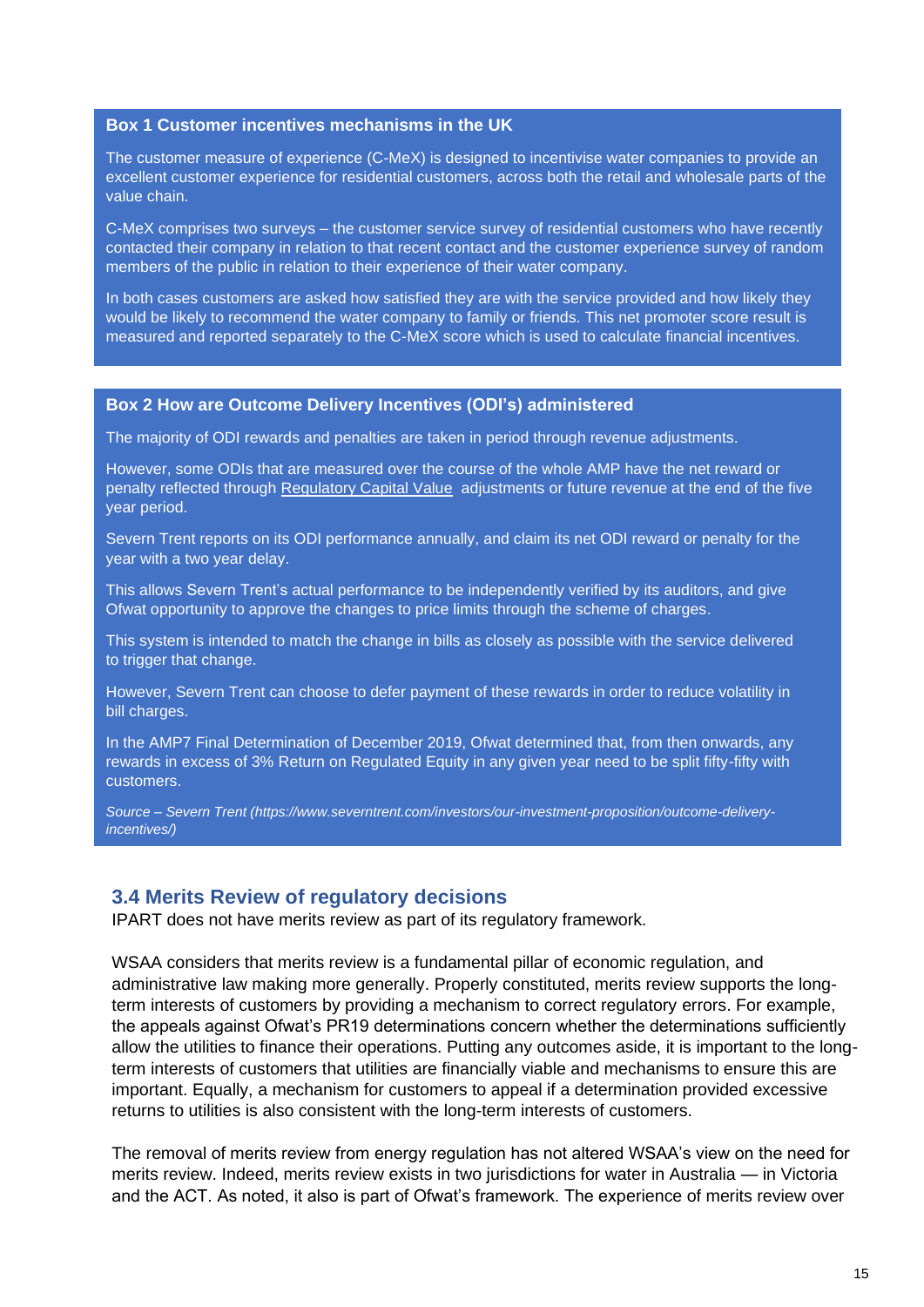PR09, PR14 and PR19 demonstrates its importance to securing a sound regulatory settlement of businesses and consumers in the UK. Critically, the merits review process has been used, but not overused, and has not been subject to the same accusations of cherry-picking or lawfare that have occurred in the energy sector.

The importance of merits review extends beyond raw statistics on whether and how often it has been used in particular circumstances. In WSAA's view it plays an important role in ensuring regulators provide sound analysis to support their decisions. In this way it supports the ongoing integrity of the regulatory regime.

The arguments for merits review are not new, but nor have they changed. In 1999 the Administrative Review Council set out the following and it is still the key source referred to on Australian government websites:

2.1. As a matter of principle, the Council believes that an administrative decision that will, or is likely to, affect the interests of a person should be subject to merits review. That view is limited only by the small category of decisions that are, by their nature, unsuitable for merits review, and by particular factors that may justify excluding the merits review of a decision that otherwise meets the Council's test.

2.4. The Council prefers a broad approach to the identification of merits reviewable decisions. If an administrative decision is likely to have an effect on the interests of any person, in the absence of good reason, that decision should ordinarily be open to be reviewed on the merits.

2.5. If a more restrictive approach is adopted, there is a risk of denying an opportunity for review to someone whose interests have been adversely affected by a decision. Further, there is a risk of losing the broader and beneficial effects that merits review is intended to have on the overall quality of government decision-making.

In 2012 the Review of the Limited Merits Review Regime (the Yarrow Review) found in relation to energy.

'We are convinced of the contribution that merits review can make to better regulatory decision making, and, more specifically, we consider it to be an important component of a system of checks and balances that supports the independence of delegated regulation.

It is because the Australian Energy Regulator (AER) can exercise significant discretionary powers that merits review has such an important potential role to play.'

All regulatory regimes should be consistent and predictable but WSAA does not believe that it is possible, nor desirable to remove discretion on the behalf of the regulator. As the review noted it follows from having discretionary powers that merits review is so important.